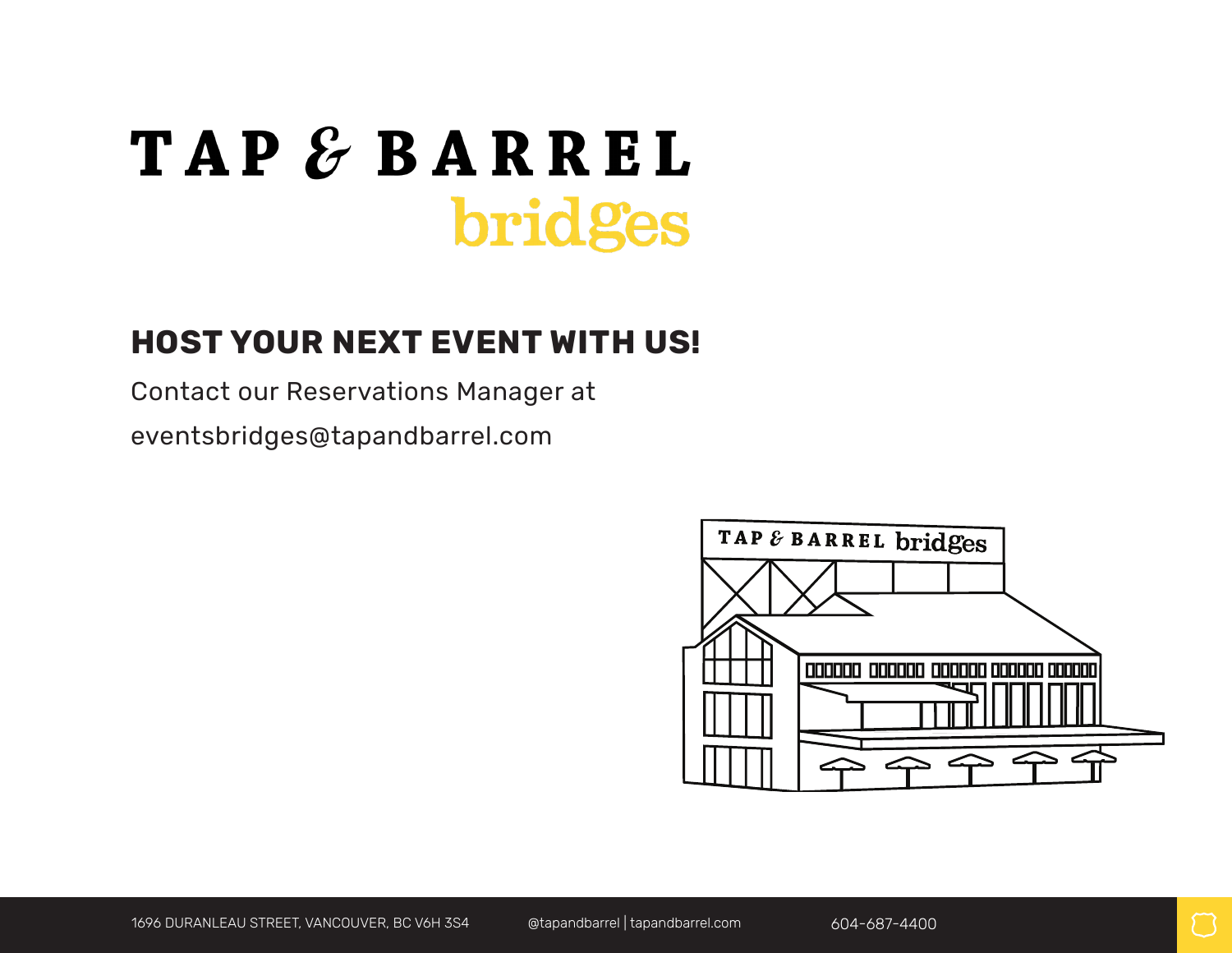## **EVENT MENUS**  CANAPÉ MENU

CHOOSE 5 CANAPÉS • \$35 per guest CHOOSE 7 CANAPÉS • \$4250 per guest BOARDS • pricing varies DESSERTS · \$4 each per quest

#### CANAPÉS

Steak Frites certified angus beef® sirloin steak, truffle waffle fries

Rosemary Chicken Skewers <sup>of</sup> lemon rosemary chicken, pesto cream sauce

Caiun Tofu <sup>o</sup> cajun seared tofu, vegan spicy mayo, cucumber round

Gyoza pan-fried chicken and veggie dumplings, korean sesame sauce

Crunchy Egg Bombs panko-crusted soft egg, parm mayo, bacon, parsley

 Tuna Poke Wontons rare ahi tuna, crispy wonton, avocado, yuzu ponzu, miso mayo, cilantro, lime

Prosciutto Wrapped Cantaloupe honeydew bites, prosciutto, balsamic glaze

Tap Sliders brioche bun, certified angus beef® patty, pickles, house mayo, white cheddar, iceberg lettuce

Fried Chicken Sliders crispy chicken, brioche bun, house mayo, pickles, hot honey

#### French Onion Sliders

brioche bun, certified angus beef® patty, parm mayo, caramelized onion, american cheese, hickory sticks

Halloumi Sliders za'atar seared halloumi cheese, hummus, harissa, cucumber, naan

Wild Mushroom Quiche roasted local wild mushrooms, tofu, caramelized onions, parsley, lemon, tart shell

Chickpea Fritters  $\bullet$ chickpea mushroom fritter, spicy mayo, pickled onion, tarragon

Cucumber Stacks <sup>G</sup> cucumber slice, hummus, harissa, radish, mint

#### DESSERTS

Caramel Walnut Brownie Bites\* 0 <sup>G</sup> chocolate brownie, caramel, candied walnuts *\*vegan friendly without caramel*

Chocolate Mousse Tarts tart shell, chocolate mousse, raspberry

#### BOARDS

Charcuterie & Cheese \$200 assorted meat & cheese, grainy mustard, preserves, candied walnuts, dates, pickled red onion

 $\circ$  Tuna Poke Platter \$175 ahi tuna sashimi, yuzu ponzu, avocado, roasted pineapple, wakame, pickled ginger, sunomono cucumber, miso mayo, wonton chips

Lettuce Wrap Platter \$175 iceberg lettuce cups, charred corn, honey valentina sauce, crispy onion, pepitas, green onion, crispy tortillas strips, cilantro lime sauce  $\odot$  choice of crispy chicken or cauliflower

Vegetable Crudites Platter  $\bullet$  \$150 assorted veggies, ranch dip, hummus, green goddess dressing

*Available with Canapé & Family Style Menus Each board feeds approximately 15 guests*

|  | ෑ ocean wise. A SUSTAINABLE CHOICE |
|--|------------------------------------|
|--|------------------------------------|